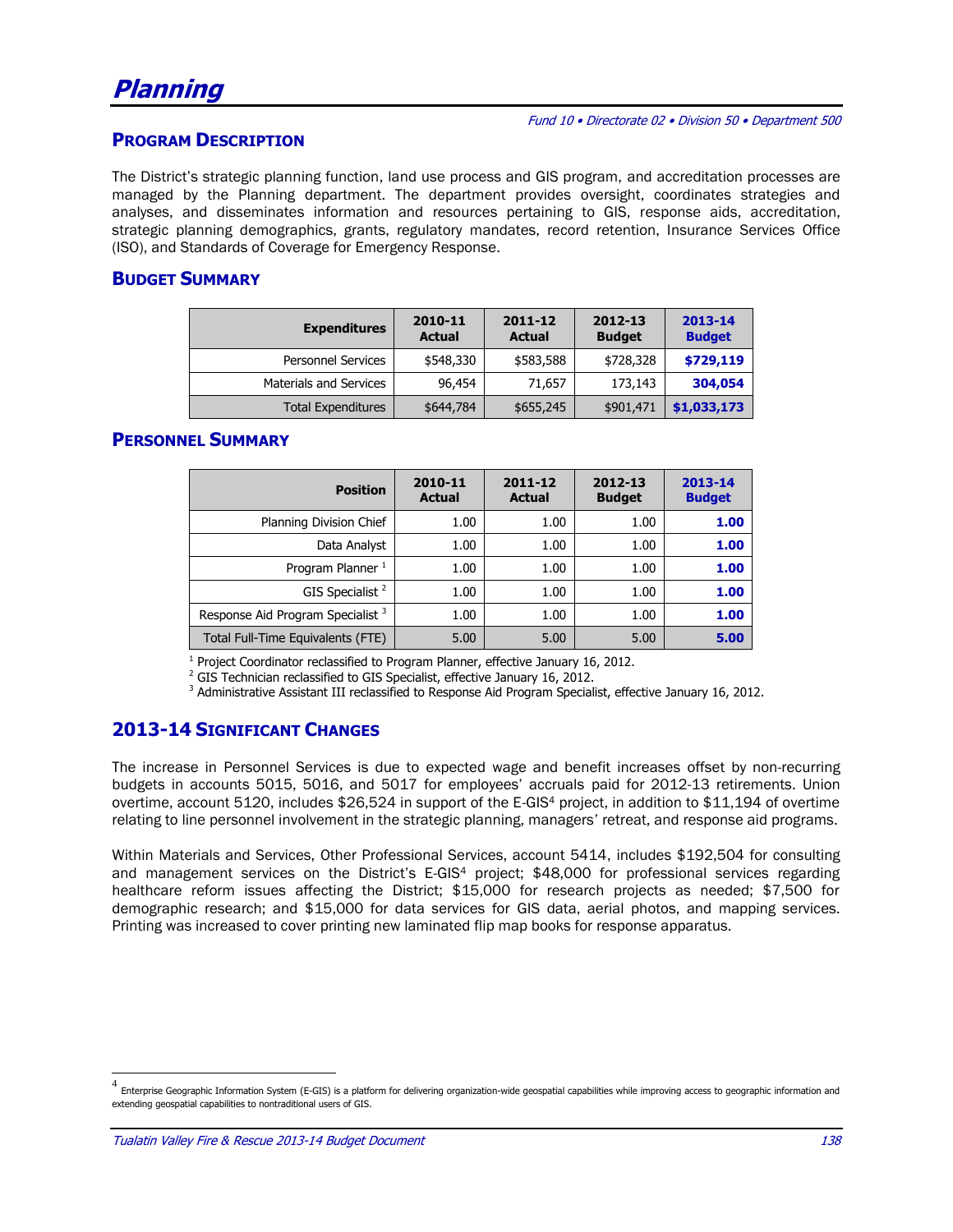#### **STATUS OF 2012-13 SERVICE MEASURES**

 Educate and gain feedback from other divisions on key planning efforts (e.g., demographic study, pre-plans, Maverick Map, availability and use of data, public attitude surveys, grants).

| Goal(s)/Call(s) for Action: | VI/2                                                                                                                                                                                                                                                                                                                                                                                                                             |
|-----------------------------|----------------------------------------------------------------------------------------------------------------------------------------------------------------------------------------------------------------------------------------------------------------------------------------------------------------------------------------------------------------------------------------------------------------------------------|
| Service Type(s):            | Essential                                                                                                                                                                                                                                                                                                                                                                                                                        |
| Measured By:                | Attendance/engagement at District staff meetings, station visits,<br>contributions to Current News.                                                                                                                                                                                                                                                                                                                              |
| <b>Status or Outcome:</b>   | Planning staff regularly participated in Integrated Operations monthly<br>meetings to share and receive information. Similar efforts occurred at<br>District Staff and the Managers' Workshop. Captains were actively<br>involved in efforts to provide District feedback on Washington County's<br>proposed capital construction projects. Feedback loops were utilized to<br>gain regular input on pre-plans and Maverick Map. |

 Participate with Integrated Operations in formal and informal quality improvement processes to ensure continued gains in data collection and analysis.

| Goal(s)/Call(s) for Action: | I/2, 5; VI/6                                                                                                                                                                                                                                                                                                                                                                                                                                          |
|-----------------------------|-------------------------------------------------------------------------------------------------------------------------------------------------------------------------------------------------------------------------------------------------------------------------------------------------------------------------------------------------------------------------------------------------------------------------------------------------------|
| Service Type(s):            | Essential                                                                                                                                                                                                                                                                                                                                                                                                                                             |
| Measured By:                | Participation in QI efforts; improved accuracy and consistency of data.                                                                                                                                                                                                                                                                                                                                                                               |
| <b>Status or Outcome:</b>   | The Planning Division participated in the regular Operations QI meetings,<br>as well as additional monthly meetings focused on improving the<br>accuracy of fire report Incident Type coding. Planning staff provided<br>quarterly reports indicating the percentage of missing unit arrival times<br>by station and shift; in addition, a year-end missing arrival time report<br>was provided that further broke down the data by individual units. |

#### Work with the Fire Chief's Office, Finance, and the Public Affairs Officers to plan for future funding elections.

| Goal(s)/Call(s) for Action:<br>Service Type(s):<br>Measured By: | VIII/6<br>Essential<br>Development of election timeline; identification of key tasks with<br>specified roles and responsibilities.                                                                                                                                                                                                                 |
|-----------------------------------------------------------------|----------------------------------------------------------------------------------------------------------------------------------------------------------------------------------------------------------------------------------------------------------------------------------------------------------------------------------------------------|
| <b>Status or Outcome:</b>                                       | Planning worked with the Fire Chief's Office and the Public Affairs<br>Officers to establish a timeline for key tasks. May 2014 has been<br>established as the date to place the Local Option Levy on the ballot for<br>that election. Different funding scenarios have been established and<br>are being tested through a public attitude survey. |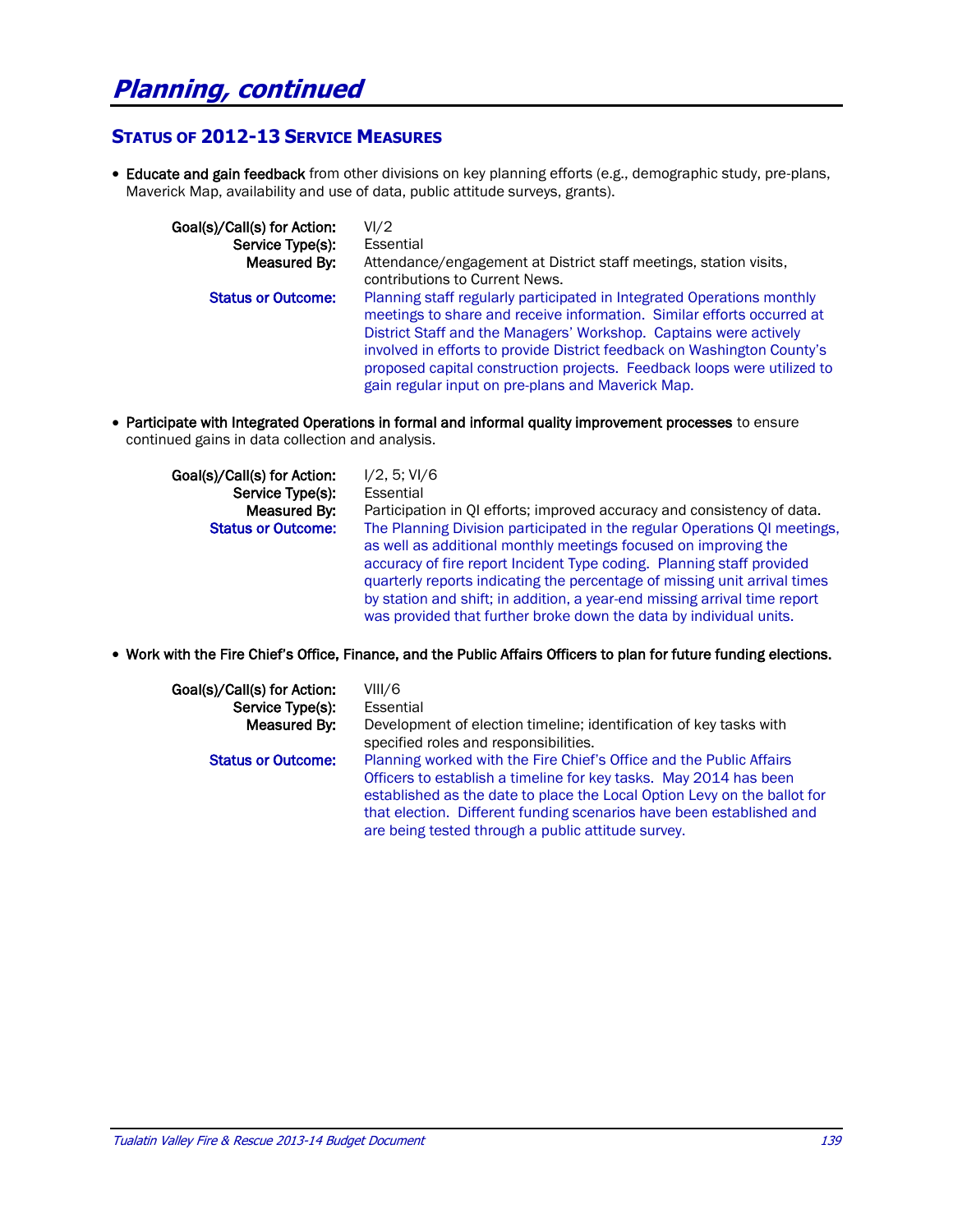#### **STATUS OF 2012-13 SERVICE MEASURES, CONTINUED**

 Facilitate development and implementation of the District's local, state, and federal grant projects to include applications, related budgets, and requisite reporting.

| Goal(s)/Call(s) for Action: | VII                                                                                                                                                                                                                                                                                                                                                                                                                                                                                                                                                                                                                                                                                                      |
|-----------------------------|----------------------------------------------------------------------------------------------------------------------------------------------------------------------------------------------------------------------------------------------------------------------------------------------------------------------------------------------------------------------------------------------------------------------------------------------------------------------------------------------------------------------------------------------------------------------------------------------------------------------------------------------------------------------------------------------------------|
| Service Type(s):            | Essential                                                                                                                                                                                                                                                                                                                                                                                                                                                                                                                                                                                                                                                                                                |
| Measured By:                | Completed grant action plans for executive leadership review/approval<br>prior to application. Completed grant applications submitted by<br>requisite deadlines. Reporting requirements met and reimbursements                                                                                                                                                                                                                                                                                                                                                                                                                                                                                           |
|                             | obtained for each grant project.                                                                                                                                                                                                                                                                                                                                                                                                                                                                                                                                                                                                                                                                         |
| <b>Status or Outcome:</b>   | Facilitated development, application, reporting, and/or reimbursement<br>processes for the 2010 SAFER Grant (federal) to fund nine firefighters,<br>2011 SAFER (federal) for a needs analysis of the Volunteer Program.<br>2012 State Homeland Security Grant for a tactical medical exercise,<br>2013 Hazardous Materials Emergency Preparedness Grant<br>(federal/state) for specialized training, and 2013 Special Districts<br>Association of Oregon Safety/Security Grant (local) for the purchase of<br>safety/training equipment. Worked closely with Finance to research and<br>improve grant management toward tracking and reporting compliance<br>with federal grant accounting requirements. |

#### **STATUS OF 2012-13 CHANGE STRATEGIES**

• Improve consistency of and access to key data (incident, training, occupancy) through development of ondemand reports and easy access.

Goal(s)/Call(s) for Action:  $1/1$ , 2, 5; VI/6 **Budget Description:** None

Budget Impact: Resource neutral Duration: Year 2 of 2 Partner(s): Integrated Operations, Information Technology, EMS **Status or Outcome:** The Planning Division provided continual update and maintenance of existing SQL on-demand reports, as well as creating new reports when necessary; these reports are tailored to the user-defined data analysis needs of the individual divisions. The Planning Data Analyst is working with Integrated Operations staff and the Incident RMS vendor to incorporate Response Performance reports into OnSceneRMS, so personnel can review their performance at any given time.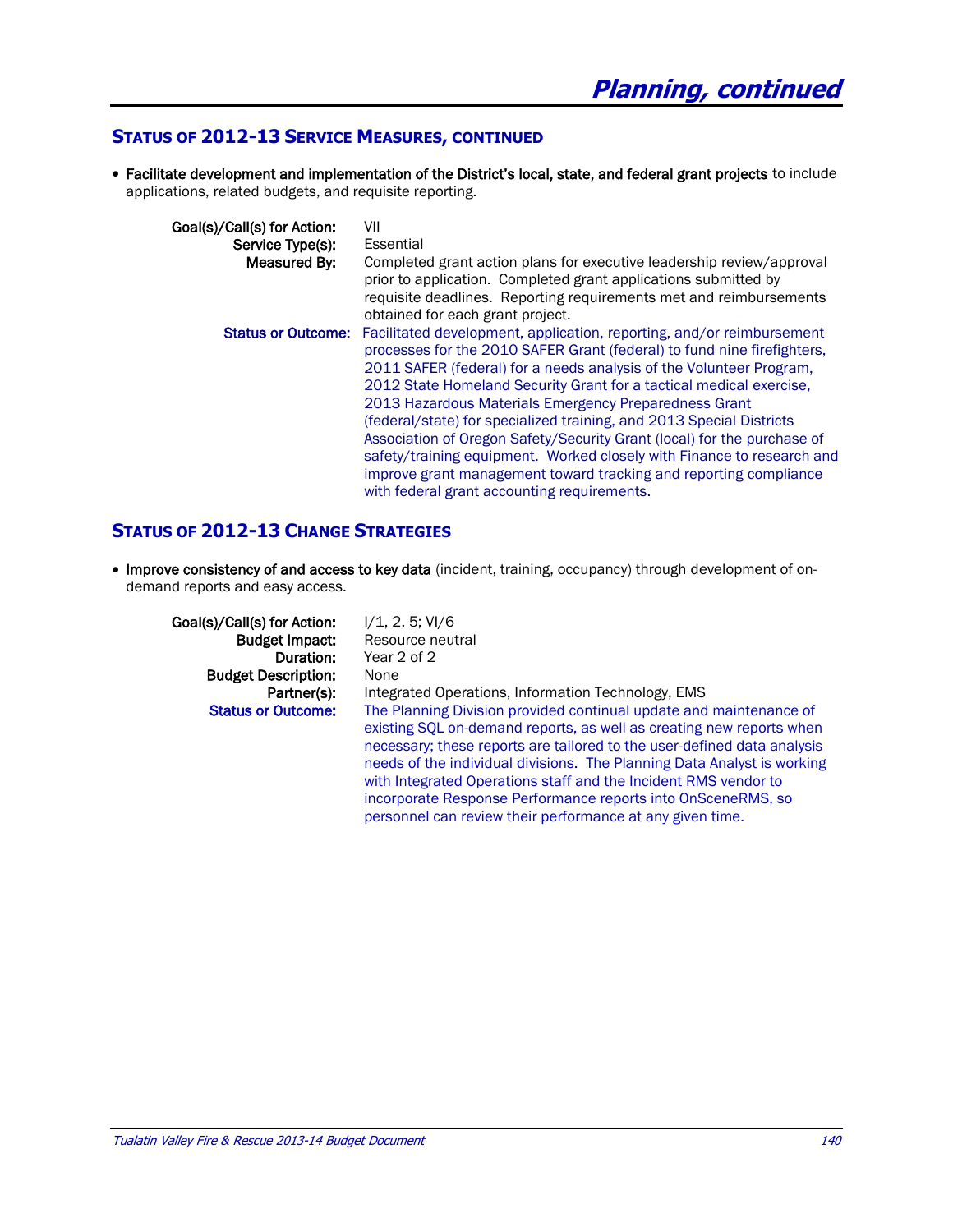#### **STATUS OF 2012-13 CHANGE STRATEGIES, CONTINUED**

• Better integrate the Response Aid Program with other District initiatives (e.g., community risk reduction initiatives, Apartment Manager Program, code enforcement).

| Goal(s)/Call(s) for Action: | $II/2$ ; IV                                                                                                                                                                                                                                                                                                                                                                                                                                                                                                                                                                                                                                                                                                                                              |
|-----------------------------|----------------------------------------------------------------------------------------------------------------------------------------------------------------------------------------------------------------------------------------------------------------------------------------------------------------------------------------------------------------------------------------------------------------------------------------------------------------------------------------------------------------------------------------------------------------------------------------------------------------------------------------------------------------------------------------------------------------------------------------------------------|
| <b>Budget Impact:</b>       | Resource neutral                                                                                                                                                                                                                                                                                                                                                                                                                                                                                                                                                                                                                                                                                                                                         |
| Duration:                   | Year 2 of 2                                                                                                                                                                                                                                                                                                                                                                                                                                                                                                                                                                                                                                                                                                                                              |
| <b>Budget Description:</b>  | None                                                                                                                                                                                                                                                                                                                                                                                                                                                                                                                                                                                                                                                                                                                                                     |
| Partner(s):                 | Integrated Operations                                                                                                                                                                                                                                                                                                                                                                                                                                                                                                                                                                                                                                                                                                                                    |
| <b>Status or Outcome:</b>   | Improved business practices included encouraging crew utilization of<br>pre-plans when assessing possible community risk reduction sites;<br>active promotion of the Rural Property Evaluation tool, which<br>encourages property owners to use better address and signage markers;<br>a dedicated focus on how participants in the Apartment Manager<br>Program can make their facilities more accessible to responders; and<br>targeted training at Company Officer in-services. Major efforts were also<br>made to ensure cohesiveness between the new OnScene Occupancy<br>Database and Response Aid priorities such as incorporating automated<br>scheduling of pre-plans and the establishment of a single depository for<br>alternate water data. |

• Restructure the District's approach to accreditation to better integrate with other assessment processes and to develop mechanisms for documentation and annual reporting.

| Goal(s)/Call(s) for Action: | VI: VIII                                                                                                                                                                                                |
|-----------------------------|---------------------------------------------------------------------------------------------------------------------------------------------------------------------------------------------------------|
| <b>Budget Impact:</b>       | Resource neutral                                                                                                                                                                                        |
| Duration:                   | Year 2 of 2                                                                                                                                                                                             |
| <b>Budget Description:</b>  | None                                                                                                                                                                                                    |
| Partner(s):                 | All divisions                                                                                                                                                                                           |
| <b>Status or Outcome:</b>   | Ongoing. Action toward this strategy was deferred while evaluating the<br>outcome of several staff changes and program shortfalls experienced by<br>the Commission on Fire Accreditation International. |

Assist in expanding the use, access and development of information with a geospatial (location) reference (GIS).

| Goal(s)/Call(s) for Action:<br><b>Budget Impact:</b> | 1: V: VI<br>Increase required                                                                                                                                                                                                                                                                                                                                                                                                                                                                                                         |
|------------------------------------------------------|---------------------------------------------------------------------------------------------------------------------------------------------------------------------------------------------------------------------------------------------------------------------------------------------------------------------------------------------------------------------------------------------------------------------------------------------------------------------------------------------------------------------------------------|
| Duration:                                            | Year 1 of 4                                                                                                                                                                                                                                                                                                                                                                                                                                                                                                                           |
| <b>Budget Description:</b>                           | Reflected in FCO budget                                                                                                                                                                                                                                                                                                                                                                                                                                                                                                               |
| Partner(s):                                          | FCO, Integrated Operations, Logistics                                                                                                                                                                                                                                                                                                                                                                                                                                                                                                 |
| <b>Status or Outcome:</b>                            | The District-wide E-GIS planning effort is focused on expanding the<br>amount of data available in a geospatial format, as well as the number<br>of personnel with direct access to it. The new Occupancy Database will<br>have master address points as a geospatial IDs. At the request of the<br>District, the vendor for WCCCA's computer-aided dispatch is now<br>assigning Master Addresses in a similar geospatial manner, which<br>means that for the first time, there is an ability to link incident and<br>occupancy data. |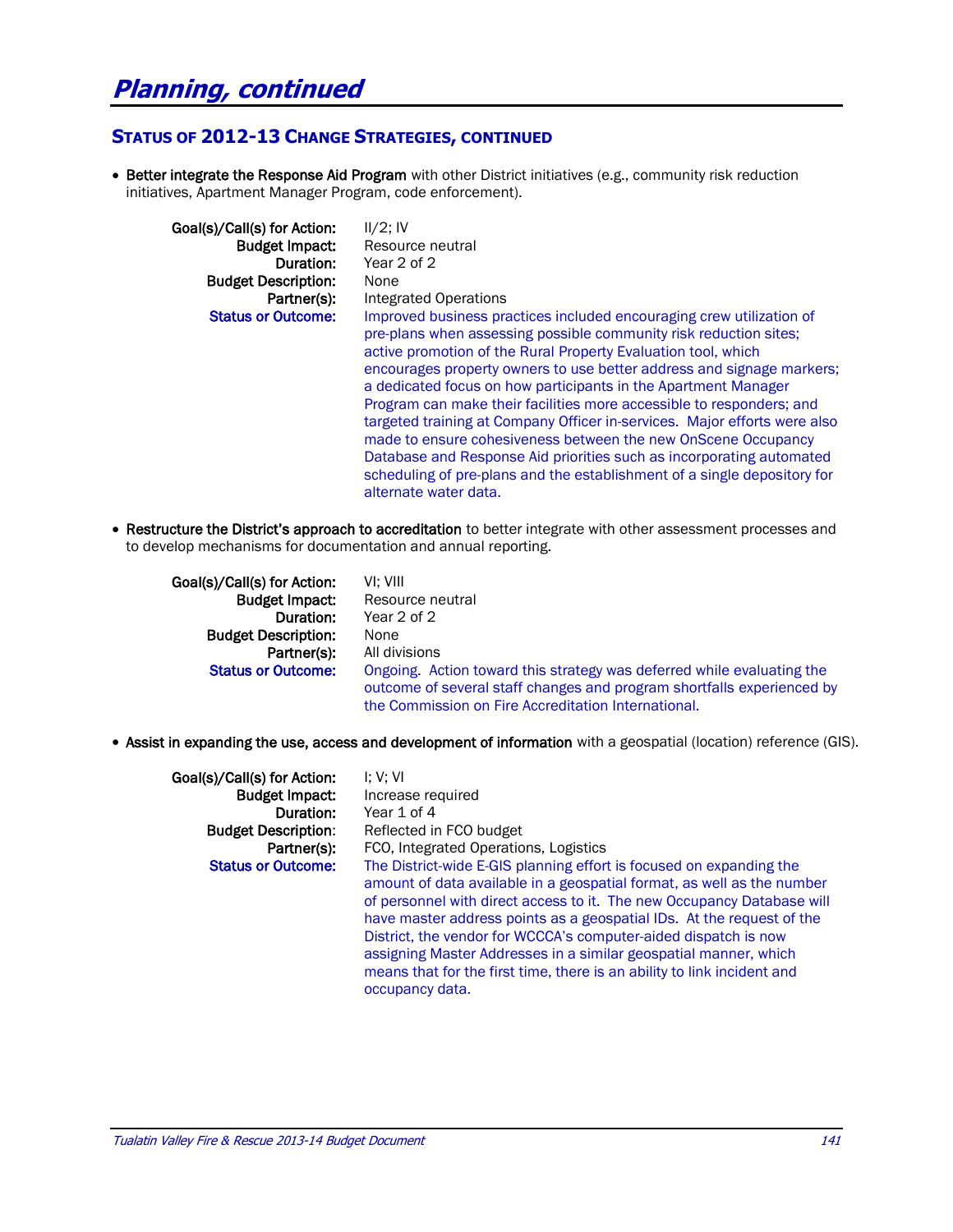#### **ADDITIONAL 2012-13 ACCOMPLISHMENTS**

- Assumed a lead facilitation role in the District's response to regional healthcare reform efforts.
- Conducted a review of the District's Occupational Health Services programs; worked with program staff to develop an updated work plan.
- Worked closely with the Fire Chief's Office to design strategic planning sessions that actively engaged policy makers and District personnel (e.g., Board Workshop, Managers Workshop, Local Option Levy planning, Report Card process).

#### **2013-14 SERVICE MEASURES**

|                                                                                        |                             | FY 09-<br>10 | FY 10-<br>11 | <b>FY 11-</b><br>12 | FY 12-13<br>estimated | FY 13-14<br>projected   |
|----------------------------------------------------------------------------------------|-----------------------------|--------------|--------------|---------------------|-----------------------|-------------------------|
| Facilitate reaccreditation by Commission on Fire<br>Accreditation International (CFAI) |                             | N/A          | ✓            | N/A                 | N/A                   | N/A                     |
| Accreditation compliance report completed                                              |                             | $\checkmark$ | ✓            | $\checkmark$        | $\checkmark$          | $\checkmark$            |
| Facilitate update to Strategic Plan / Report Card                                      |                             | ✓            | ✓            | ✓                   |                       | ✓                       |
| Support update to Standards of Coverage                                                |                             | ✓            | $\checkmark$ | ✓                   | $\checkmark$          | ✓                       |
| Manage grant compliance                                                                |                             | ✓            | ✓            | ✓                   | $\checkmark$          | $\checkmark$            |
|                                                                                        | <b>New</b>                  | 221          | 210          | 133                 | 75                    | 65                      |
| Completion of building<br>pre-plans:                                                   | <b>Updates</b>              | 224          | 510          | 496                 | 450                   | 400*                    |
|                                                                                        | Total pre-plans available   | 1,910        | 2,020        | 2,153               | 2,228                 | 2,260                   |
|                                                                                        | New data layers added       | 3            | 9            | 2                   | 3                     | $\overline{\mathbf{2}}$ |
| Maverick Map:                                                                          | Updated data layers         | 12           | 17           | 15                  | 19                    | 24                      |
|                                                                                        | Total data layers available | 23           | 32           | 34                  | 35                    | 37                      |

\*Actual activity levels will depend on implementation of the new On Scene prevention module.

 Educate and gain feedback from other divisions on key planning efforts (e.g., demographic study, pre-plans, Maverick Map, availability and use of data, public attitude surveys, grants).

| Goal(s)/Call(s) for Action: | VI/3                                                              |
|-----------------------------|-------------------------------------------------------------------|
| Service Type(s):            | Essential                                                         |
| Measured By:                | Attendance/engagement at District staff meetings, station visits, |
|                             | contributions to Current News.                                    |

 Participate with Integrated Operations in formal and informal quality improvement processes to ensure continued gains in data collection and analysis.

| Goal(s)/Call(s) for Action: | $1/2$ and 5                                                             |
|-----------------------------|-------------------------------------------------------------------------|
| Service Type(s):            | Essential                                                               |
| Measured By:                | Participation in QI efforts; improved accuracy and consistency of data. |

Work with the Fire Chief's Office, Finance, and the Public Affairs Officers to plan for future funding elections.

| Goal(s)/Call(s) for Action: | VIII/6                                                             |
|-----------------------------|--------------------------------------------------------------------|
| Service Type(s):            | Essential                                                          |
| Measured By:                | Development of election timeline; identification of key tasks with |
|                             | specified roles and responsibilities.                              |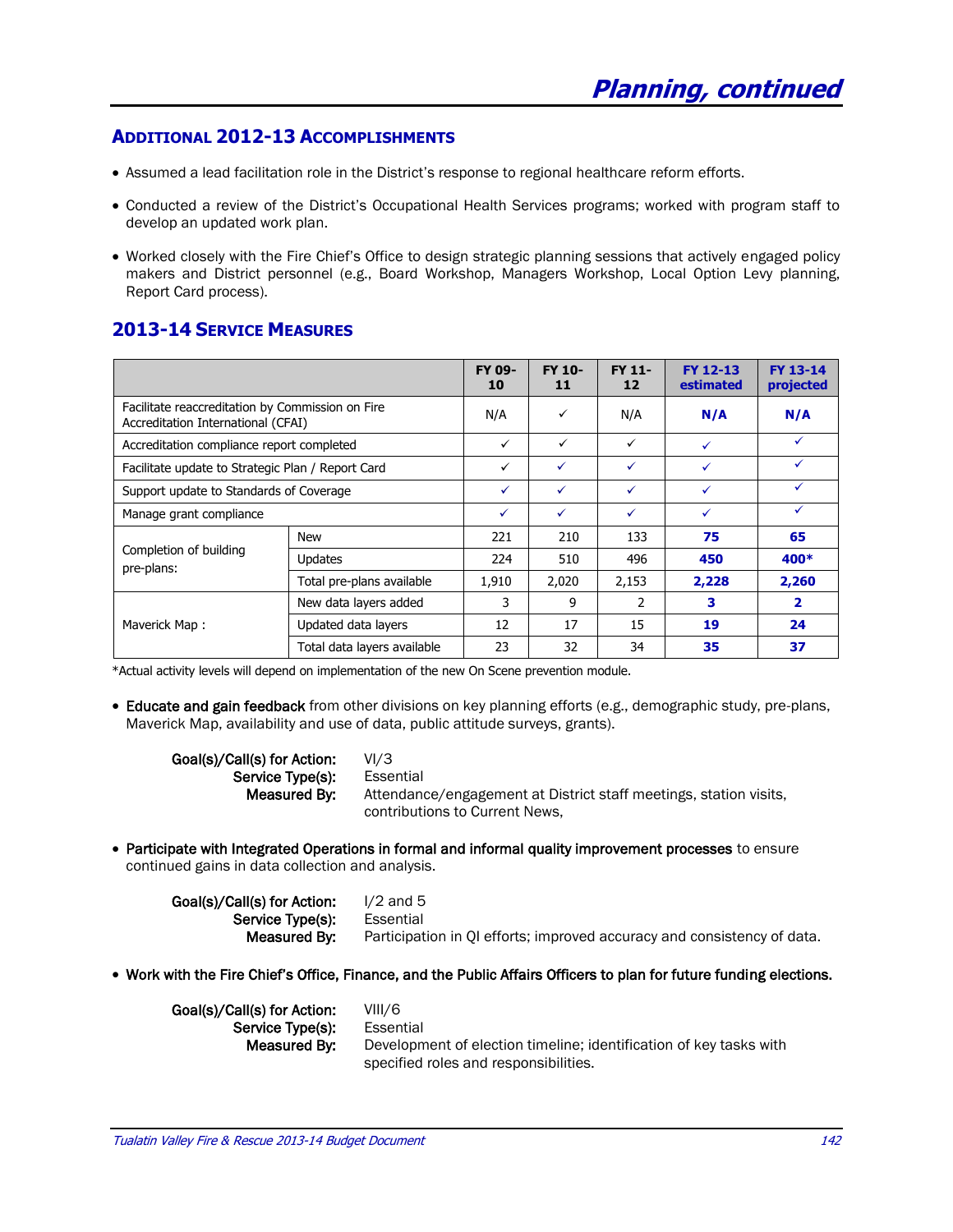## **Planning, continued**

#### **2013-14 SERVICE MEASURES, CONTINUED**

 Facilitate development and implementation of the District's local, state, and federal grant projects to include applications, related budgets, and requisite reporting.

Goal(s)/Call(s) for Action: VII; VIII/7 Service Type(s): Essential

Measured By: Completed grant action plans for executive leadership review/approval prior to application. Completed grant applications submitted by requisite deadlines. Reporting requirements met and reimbursements obtained for each grant project.

• Assist other divisions in program assessment and development with a focus in the coming year on the evolution of EMS services in response to healthcare reform, and the development of an updated operational plan for the Occupational Health and Wellness programs.

Goal(s)/Call(s) for Action:  $1/3$ ;  $1\sqrt{5}$ Service Type(s): Essential

 Measured By: Collaborative work teams; identification and implementation of targeted strategies and work activities that carry out leadership priorities.

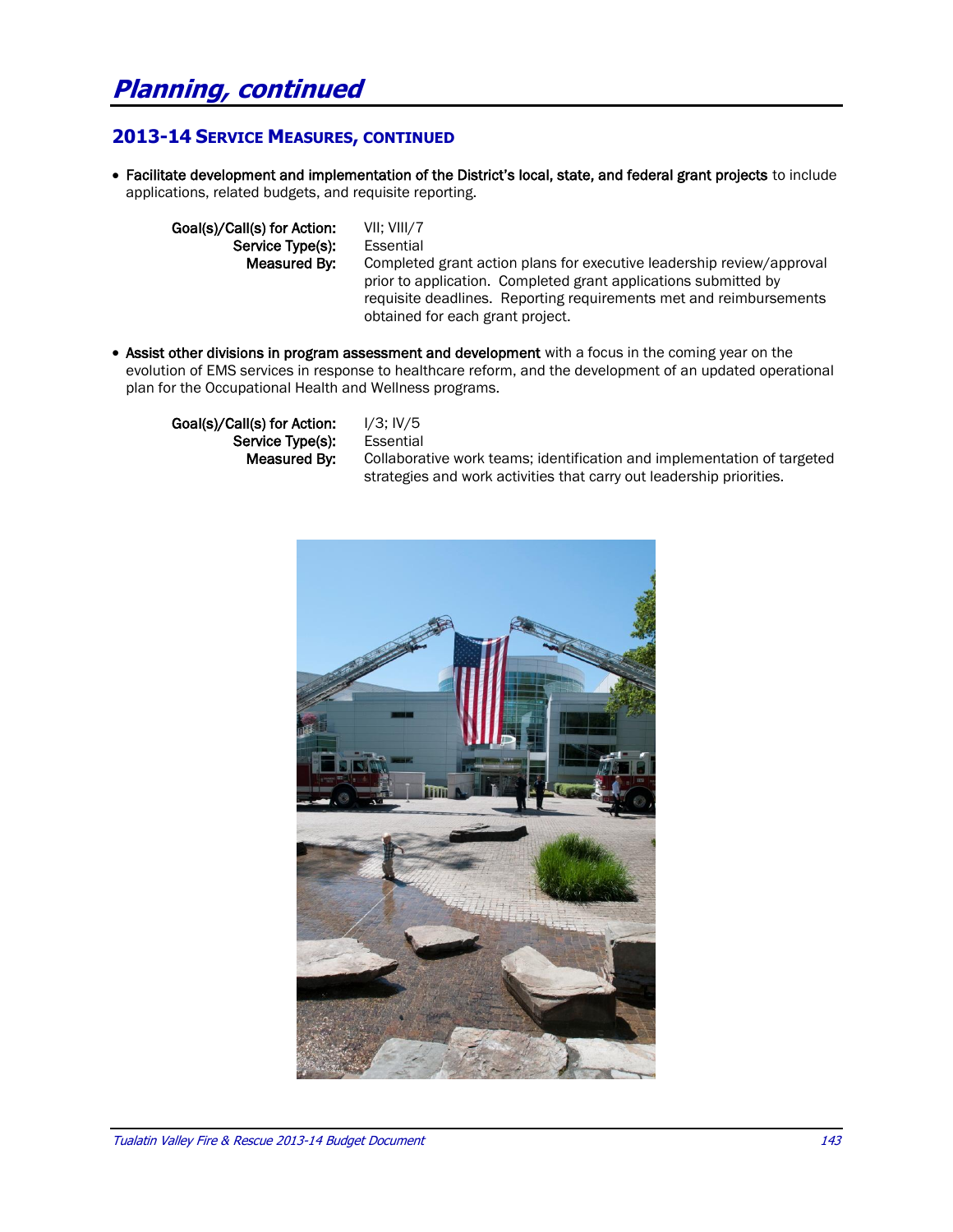### **2013-14 CHANGE STRATEGIES**

 Enterprise Geographic Information System (E-GIS): There is a need to integrate all aspects of the District's data utilizing one common characteristic - the spatial element. While this information has traditionally been used for deployment, it can have significant impacts in other areas of the District, including financial planning, risk assessment, and logistics. The Planning Division is currently the focal point for all GIS analysis. The move to an enterprise model will make it possible for other District personnel to access and utilize GIS tools. Four deliverables have been defined for this effort: governance (identifying procedures and different levels of access and permission), infrastructure plan (self-hosted or contracted with a private firm), data model (establishing a common operational platform) and GIS applications (early priorities include performance metric, incident analysis, and real-time situation status).

| Goal(s)/Call(s) for Action: | All Goals                                                               |
|-----------------------------|-------------------------------------------------------------------------|
| <b>Budget Impact:</b>       | Increase required                                                       |
| Duration:                   | Year 2 of 4                                                             |
| <b>Budget Description:</b>  | Increase in funding required in Planning for consulting and integration |
|                             | services.                                                               |
| Partner(s):                 | All departments                                                         |

 Complete an update to the District's demographic study - incorporate analysis of leading indicators (e.g., changes in age distributions, areas of anticipated growth) and socio-cultural trends (e.g., language and ethnic diversity).

| Goal(s)/Call(s) for Action: | $I/3$ and 4; V; VIII/4                               |
|-----------------------------|------------------------------------------------------|
| <b>Budget Impact:</b>       | Increase required                                    |
| Duration:                   | Year 2 of 2                                          |
| <b>Budget Description:</b>  | Reflected in the Planning budget                     |
| Partner(s):                 | FCO, Integrated Operations, Human Resources, Finance |
|                             |                                                      |